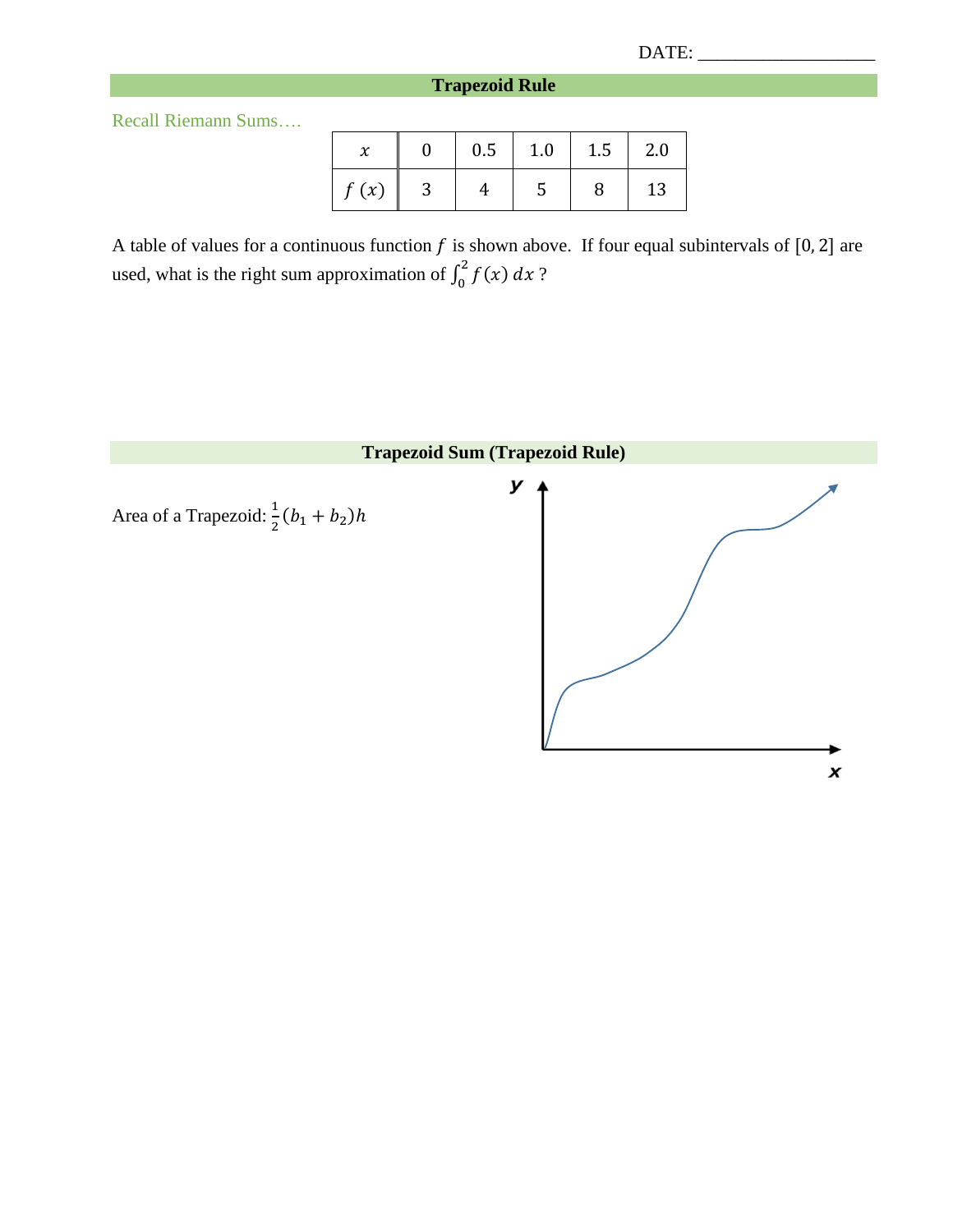## *Example 1:*

Use a trapezoidal sum with 3 equal subintervals to estimate the area of the region bounded by  $y = x^2 + 2$  and *x*-axis between  $x = 1$  and  $x = 4$ .



*Example 2:*

|             |   | 0.5 | 1.0 | 1.5 | 2.0 |
|-------------|---|-----|-----|-----|-----|
| $\int f(x)$ | ມ |     |     | 8   | 13  |

A table of values for a continuous function  $f$  is shown above. If four equal subintervals of [0, 2] are used, what is the trapezoidal approximation of  $\int_0^2 f(x) dx$ ?